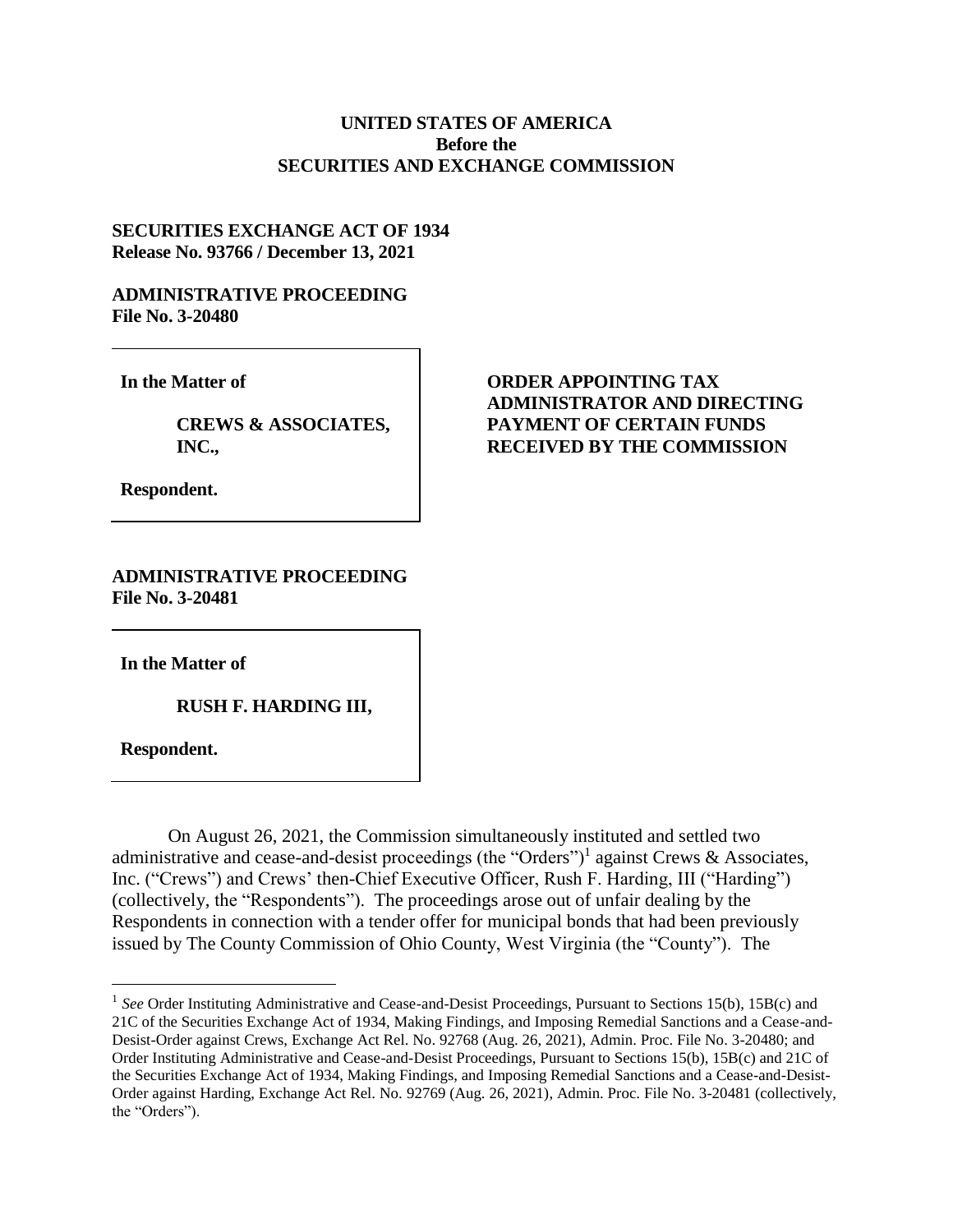Commission found that Harding and Crews willfully violated Municipal Securities Rulemaking Board ("MSRB") Rules G-17 and G-27; that Crews, by reason of those violations, violated Section  $15B(c)(1)$  of the Securities Exchange Act of 1934 (the "Exchange Act"); and that Harding caused Crews to violate Section 15B(c)(1) of the Exchange Act.

As a result of these findings, the Commission ordered Crews to disgorge \$34,631, pay prejudgment interest of \$9,441, and to pay a civil money penalty of \$200,000 to the Commission, \$66,667 of which shall be transferred to the MSRB in accordance with Section 15B(c)(9)(A) of the Exchange Act (the "Crews MSRB Transfer"). The Commission further ordered Harding to disgorge \$36,524, pay prejudgment interest of \$9,957, and to pay a civil penalty of \$100,000, \$33,333 of which shall be transferred to the MSRB in accordance with Section 15B(c)(9)(A) of the Exchange Act (the "Harding MSRB Transfer). The Commission established in each proceeding Fair Funds pursuant to Section 308(a) of the Sarbanes-Oxley Act of 2002, so that collected civil penalties could be distributed with collected disgorgement and prejudgment interest to the County, and ordered that the Fair Fund established in the Harding proceeding be added to the Fair Fund established in the Crews proceeding for distribution (the "Combined Fair Fund").

The Respondents have paid \$390,553, as ordered.

The Combined Fair Fund constitutes a qualified settlement fund ("QSF") under Section of 468B(g) of the Internal Revenue Code (IRC), 26 U.S.C. § 468B(g), and related regulations, 26 C.F.R. §§ 1.468B-1 through 1.468B-5. The appointment of a tax administrator to fulfill the tax obligations of the Combined Fair Fund is necessary. The appointment of Miller Kaplan Arase LLP ("Miller Kaplan") is in accordance with the Omnibus Order Directing the Appointment of Tax Administrator in Administrative Proceedings that Establish Distribution Funds (the "Omnibus Order").<sup>2</sup>

After completion of the Crews MSRB Transfer and the Harding MSRB Transfer, the Combined Fair Fund will have \$290,553, less a reserve for taxes and administrative expenses (the "Reserve") available for distribution. Of this amount, \$202,400 will be distributed to the County as full compensation, plus reasonable interest of \$52,641, for the fees paid to Respondent Crews in connection with its retention by the County. After the distribution payment and all taxes and administrative expenses are paid, the Commission staff will transfer the remaining funds, if any, to the general fund of the United States Treasury subject to Section  $21F(g)(3)$  of the Securities Exchange Act of 1934 ("Exchange Act").

Accordingly, it is ORDERED that:

- A. Miller Kaplan, in accordance with the Omnibus Order, is appointed Tax Administrator for the QSF in the above referenced proceedings and shall work with the Commission staff to establish the Reserve.
- B. The Commission staff shall disburse \$255,041 to the County; and

 $\overline{a}$ 

<sup>2</sup> Exchange Act Rel. No. 85174 (Feb. 22, 2019).